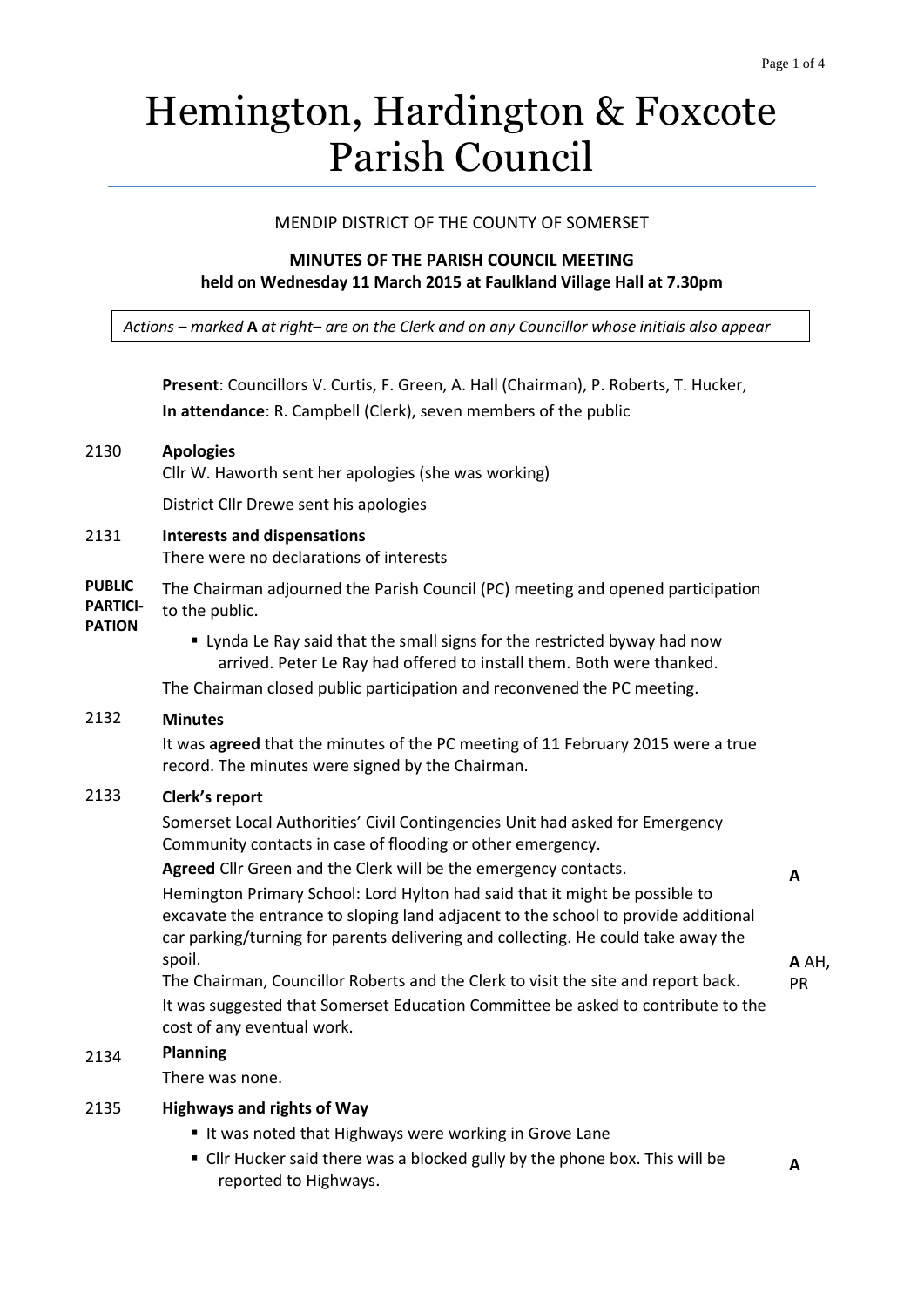- It was **agreed** that Tim Gibbs be thanked formally for installing new batteries on the lower speed indicator device, which was now working **A**
- The grit bins had arrived though they had not yet been installed
- Laura Piper's Speedwatch report had been circulated to Councillors. She had attended a Traffic Action Group meeting at Norton St Philip. The weight limit on the A366 will be extended in June/July to run from the A36 at Farleigh to the Terry Hill crossroads, with 'loading only' notices. This should stop HGVs going through Faulkland. It was hoped to ramp up Speedwatch session with the lighter mornings, but more volunteers were wanted.
- Laura Piper had written to Highways and Cllr Ham about speeding, HGVs and the noisy road surface in Faulkland. The Chairman said he hoped Cllr Ham will respond.
- Faulkland clean-up day will be Sunday 12 April, meeting outside the village hall. Sacks and litter-pickers will be provided. A 10am start was proposed **[the start time was subsequently agreed for 11am]**
- Cllr Curtis had received complaints about cars parked in the bridleway. Cllr Hall will mention this to the parkers if Cllr Curtis finds out who they are.

## 2136 **Facilities**

Community shop Anthony Piper was asked to comment on the community shop questionnaire, his report on which had been circulated to Councillors and is attached to these minutes. He said that that the response (20 replies) had been disappointing. He suggested that the idea is put to one side for now, but perhaps revisited as the village grows and community cohesion improves.

Some people present said they had not received the questionnaire.

The Chairman thanked Anthony and Laura Piper for their hard work; it was a great shame there had not been a better response.

He reported encouraging use of the post office, somewhat above expectations. Allotments Ploughing was imminent.

## 2137 **Elections**

The following said they would not seek re-election: Councillors Roberts and Hall. Councillors and members of the public present were asked to encourage residents to stand for the council and to stand themselves.

An announcement to be put in *Parish News*.

When received, nomination papers will be available to collect from Cllr Hall, or may be downloaded.

#### 2138 **Risk assessment**

Councillors approved the risk assessment schedule supplied and actions to be taken

#### 2139 **Finance**

(i) Current financial statement This was received and approved.

(ii) Payments **RESOLVED** (TH/FG unanimous) to pay:

Faulkland Village Hall Committee – insurance 2014/15, hire of hall for PC meetings £688.46

Clerk's salary March 2015 (postdated) £221.71

R. Campbell – reimburse cost of new batteries for speed sign £85.52

**A**

**A**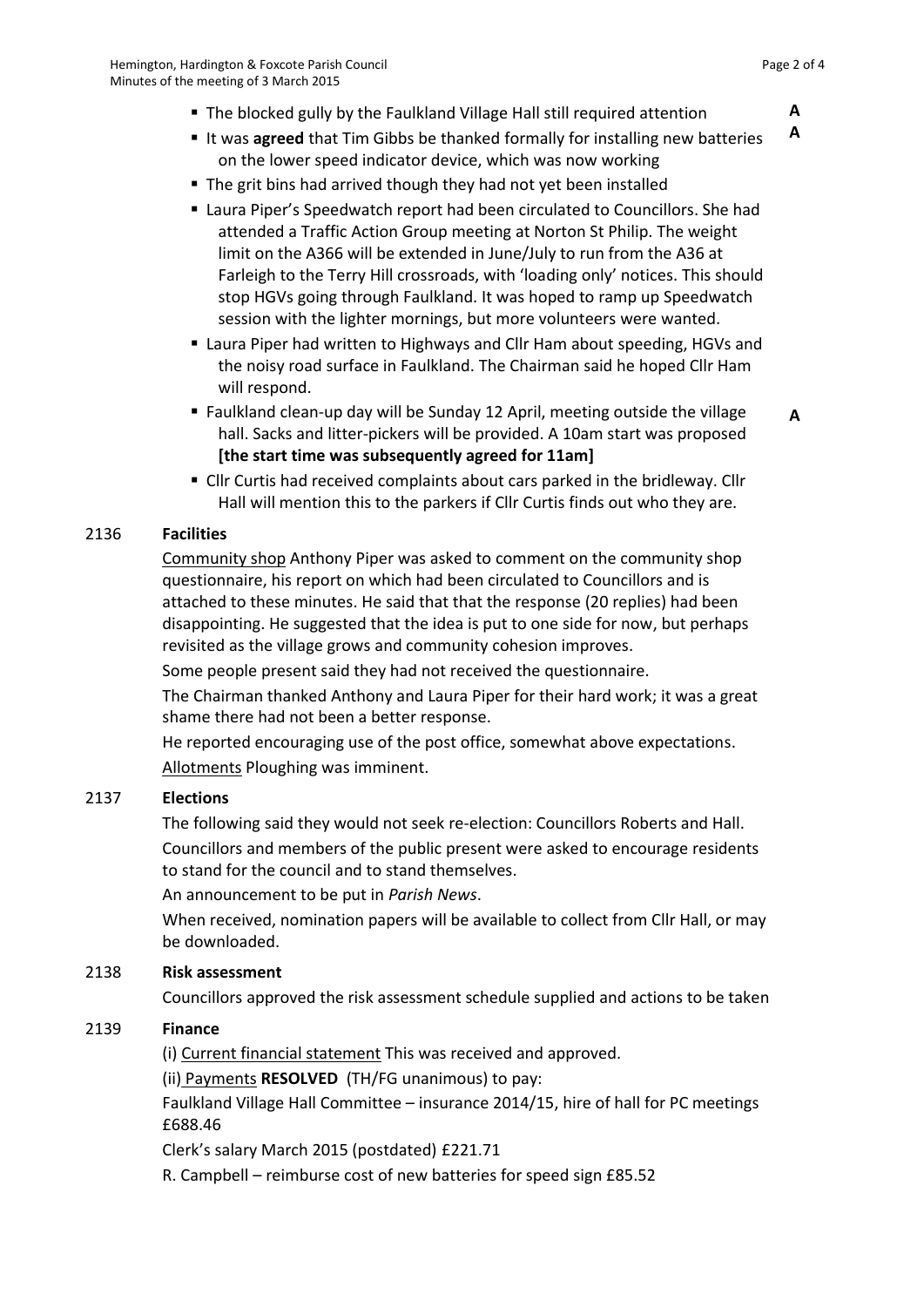R. Campbell – home as office/computer allowance 2014/15 £150.00 Faulkland Village Hall Committee – grant 2014/15 £110.00

#### 2140 **Correspondence and reports**

## **Corrrespondence**

 An email had been received from Tricia Wastvedt, Joint Chair of Shoscombe Community Plan Steering Group, asking if Hemington PC has any response to the inclusion of Foxcote in Shoscombe's Plan

Cllr Green said that Foxcote is included in Hemington, Hardington & Foxcote's Local Plan and the PC pays a £100 churchyard grant for St James the Less.

Action: The Clerk to write pointing this out and that Foxcote is an integral part of this parish, but raising no objection to the proposal if residents find this helpful.

- **A**
- Laura Piper's letter to Highways had already been referred to. Cllr Hall said the road was quieter when the gravel was swept up, but the surface continued to deteriorate.

Action: The Clerk will write a new letter to Highways, copies to Cllr Ham, pointing this out and saying that the road surface is a danger to inhabitants and visitors. **A**

Cllr Curtis referred to a previous proposal for a gated entrance to Faulkland. The clerk to bring details to the April meeting. He said "dragons' teeth" give the illusion that the road narrows and cause people to slow down. **A**

#### **Reports**

#### District Councillor's report

- There was a lack of actions at Mendip as it is in 'pre-election purdah'
- Gladman Developments' challenge to Mendip's Local Plan Part 1, initially on the grounds of insufficient housing supply over the whole period to 2029, now just on insufficient affordable housing to 2029, is likely to be heard in the High Court in April.
- **If Gladman win, Mendip will have to increase the number of affordable** houses in development schemes. The number is low because of lack of demand (no demand in Faulkland, Cllr Drewe says, due to no bus, no shop)

#### Miscellaneous reports

- Laura Piper will advise Wendy Howarth of the time of a proposed daytime meeting with County Councillor Ham, so that she can put it on Facebook.
- Cllr Curtis said that Brian Weaver had offered to harrow the molehills on Faulkland Village Green. Cllr Green will put a trap down.
- Cllr Green will give the gate at Faulkland pond a lick of creosote.

#### 2141 **Future meetings**

#### **April**

Wednesday 11 April at 7.30pm in Faulkland Village Hall

#### **May**

Annual Parish Meeting (APM): Wednesday 13 May 2015 at 7.30pm in Faulkland Village Hall, when parishioners can raise any subject.